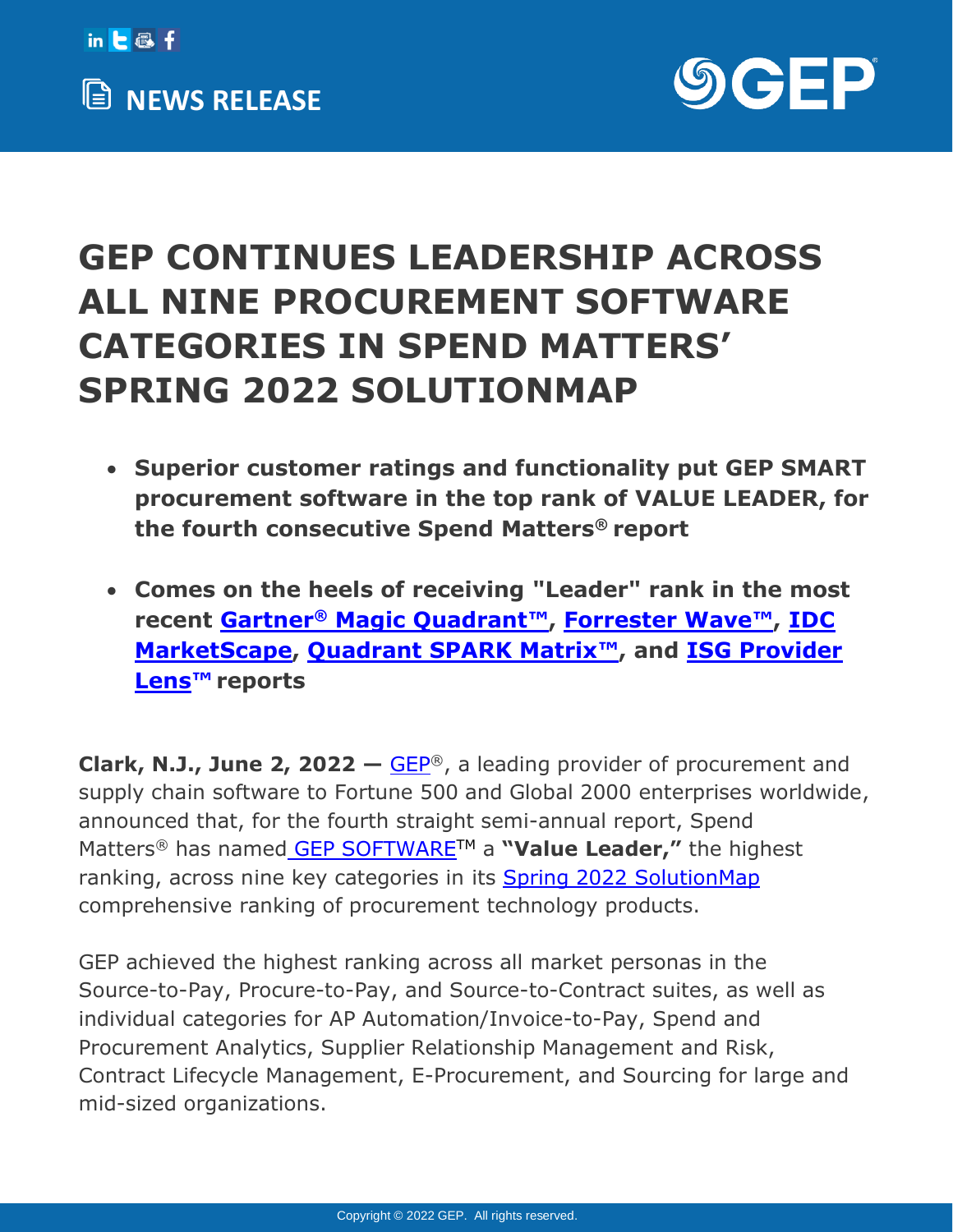



"During this time of soaring inflation, slow growth and continuing supply chain disruptions, these assessments affirm that GEP SOFTWARE is the preferred partner for companies transforming global procurement to identify savings, mitigate supplier risk, and drive sustainable value," said Al Girardi, GEP's global head of marketing.

SolutionMap provides a platform-level understanding that enables users to discern the level of integration between product modules and suites and the overall interoperability with ERP and broader technologies, as well as the quality and effectiveness of advanced technologies, such as artificial intelligence. Known as the most rigorous, data-centric functionality assessment of procurement technologies in the industry, the Spring 2022 SolutionMap updates consider over 500 functional and platform components across the source-to-pay landscape from 69 procurement providers.

[GEP SMART](https://www.gep.com/software/gep-smart)™ provides enterprises with the leading AI-powered, cloud-native, source-to-pay platform — encompassing spend analytics, sourcing, category management, contract management, supplier and risk management, procure-to-pay, invoice management and savings project management — unifying procurement operations to drive compliance and savings.

## **About GEP SOFTWARE**

GEP SOFTWARETM provides award-winning digital procurement and supply chain platforms that help global enterprises become more agile, resilient, competitive and profitable.

With beautifully rendered interfaces and flexible workflows, GEP® provides